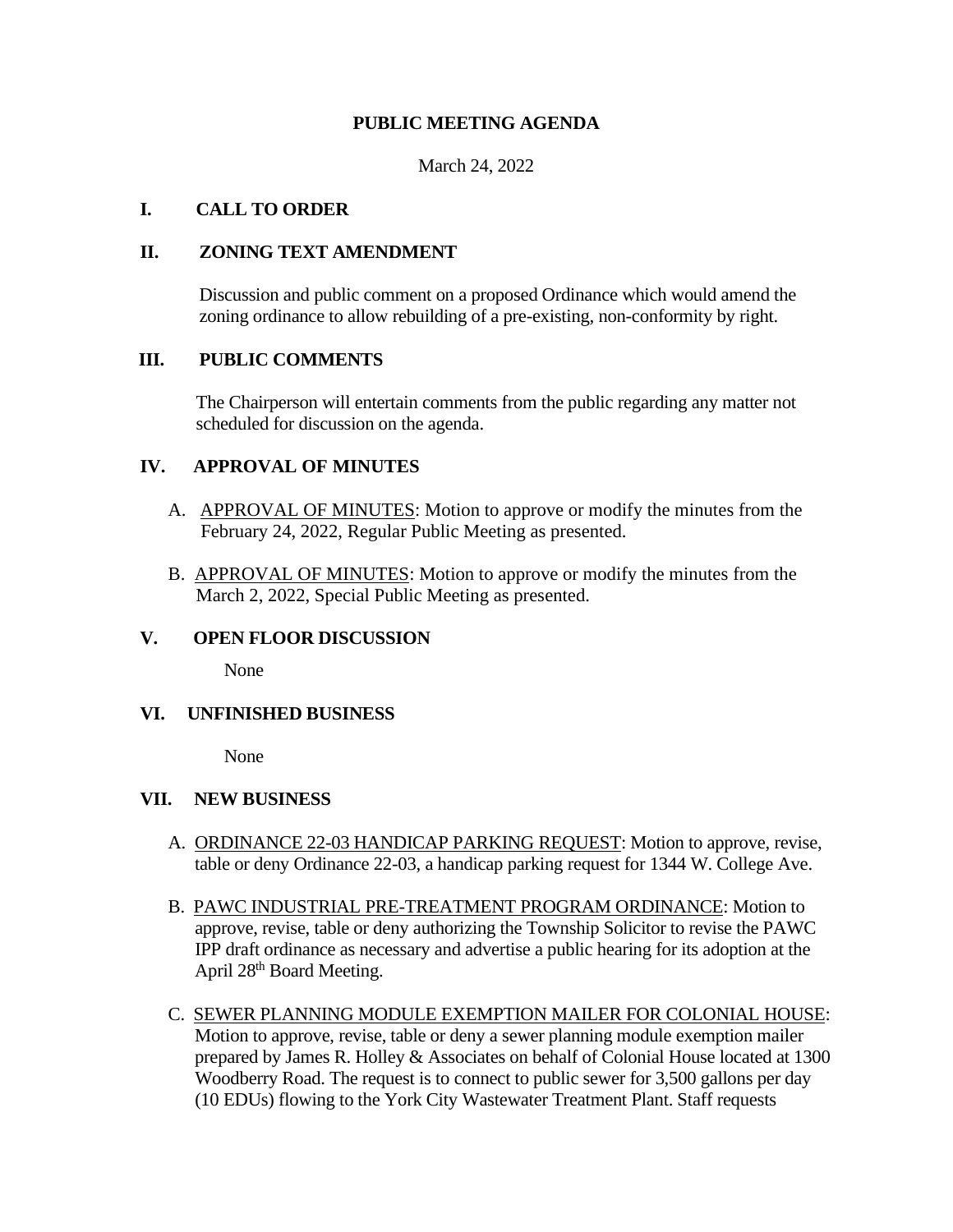permission to forward the sewer planning module exemption mailer to the PA Department of Environmental Protection for their review.

- D. T-866 FINAL SUBDIVISION PLAN FOR JAMES AND KRISTI SWARTZ: Motion to approve, revise, table or deny the Final Subdivision Plan for James and Kristi Swartz. The proposed 2 lot subdivision will create a new 1-acre parcel (lot 4A) from the 41-acre parent tract (lot 4) located at 4730 Graybill Road in the Agricultural Zone. ZHB Case # 21-19 was granted on September 29, 2021, to allow one additional building right within the bounds of their 41-acre tract pending the subdivision process. The applicant is proposing an on-lot septic and a private well for the single family detached dwelling.
- E. T-867 FINAL SUBDIVISION AND LAND DEVELOPMENT PLAN FOR MOST REVEREND NICHOLAS C. DATTILO: Motion to approve, revise, table or deny the final subdivision plan for Most Reverend Nicholas C. Dattilo. The proposed 2 lot sub division to create a new 10.00-acre parcel (lot 2) from the 29.88-acre parent tract (lot 1) located at the southwest corner of Taxville Road and Baker Road in the Rural Residential Zone. Lot 1 will remain vacant with an agricultural use. Proposed Lot 2 will be for a residential dwelling with associated outbuildings, driveway and stormwater management. The applicant is proposing an on-lot septic and a private well for the single family detached dwelling.
- F. CONSOLIDATION OF SEWER DISTRICTS: Motion to approve, revise, table or deny authorizing the Township Solicitor to begin the process of consolidating the Shiloh and Lincolnway sewer districts due to the proposed sewer user fees discussed at the special meeting for the PAWC purchase of the York City Wastewater Treatment Plant.
- G. RESOLUTION 22-11 TRAFFIC SIGNAL MAINTENANCE AGREEMENT: Motion to approve, revise, table or deny Resolution 22-11, entering into a traffic signal maintenance agreement with PennDot. This is regarding the revised traffic signal permit plan associated with the modifications to the Route 30/Route 116 and South Salem Church Road signal.
- H. SUPERVISOR DISCUSSION ITEMS: The Board of Supervisors have requested to discuss the following topics:
	- Limitations of Authority for Individual Board Members
	- Continuing issues with large commercial vehicles parking on Township streets and causing both safety and aesthetic issues as brought forward by residents at the February meeting.
	- Updating the Zoning Ordinance. Discussion allowing staff to draft an RFP for consultants to collaborate with our staff, planning commission, county planning commission, supervisors, and residents to update our comprehensive plan and zoning ordinance.